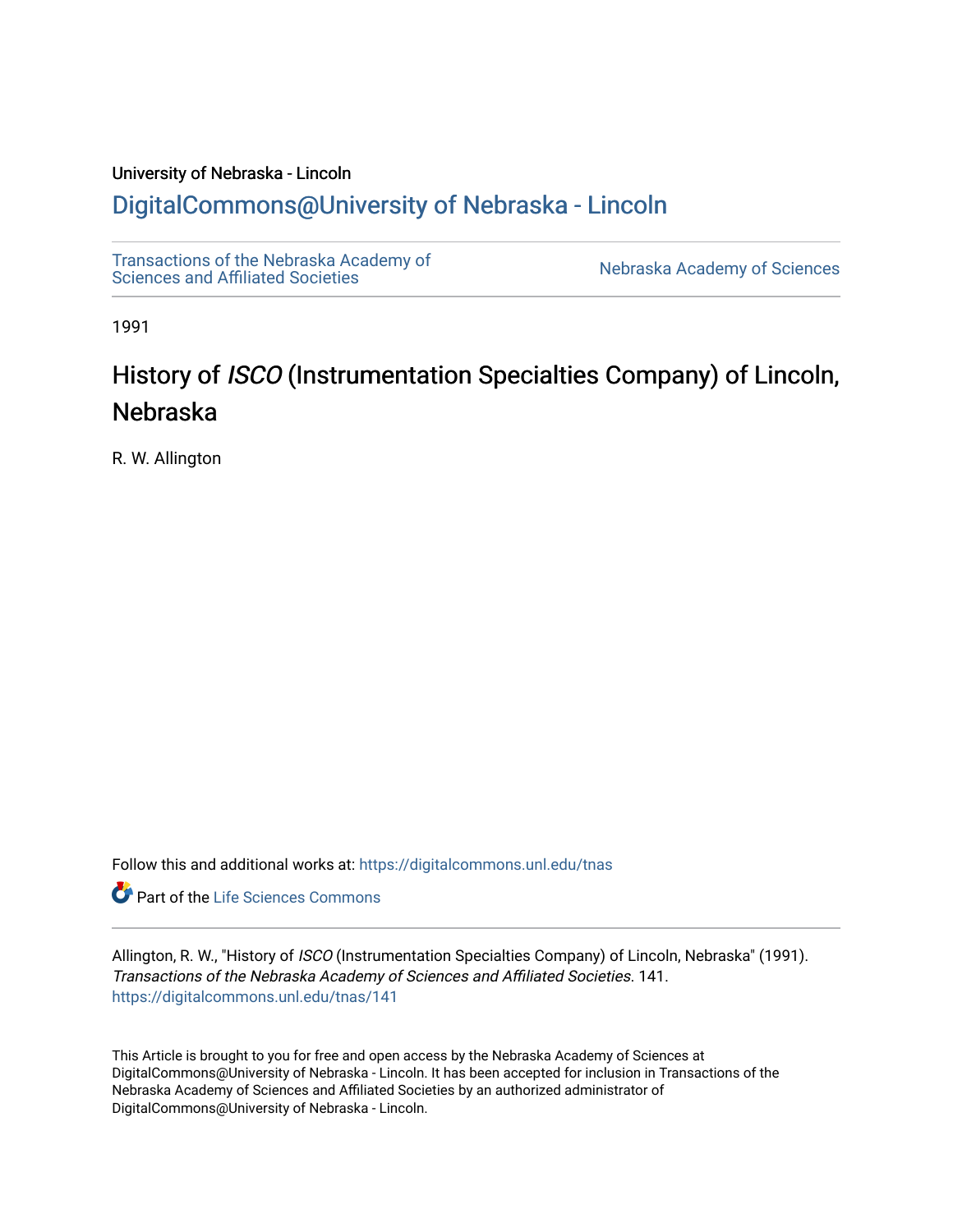#### HISTORY OF ISCO (INSTRUMENTATION SPECIALTIES COMPANY)

#### OF LINCOLN, NEBRASKA

#### R. W. **Allington**

4700 Superior Street Lincoln, Nebraska 69504

This paper was given as a special lecture at the 1988 annual meeting of the Nebraska Academy of Sciences. It is a personal account of the beginnings of Dr. Allington's successful company-Editor.

### t t t

Isco was started as a part-time business in 1957 to repair scientific instruments used at the University of Nebraska. This was at the suggestion of Robert Feeney, then chairman of the University of Nebraska-Lincoln (UNL) Biochemistry Department. While I was a student and still in the hospital recovering from polio, he introduced me to my future business partner, Jacob Schafer. Jake was a toolmaker at the Elgin Watch Company in Lincoln. I was taking what was essentially a dual major in chemistry and electrical engineering at UNL. We started with Jake repairing the microscopes and me repairing almost everything else on weekends when I was furloughed from the hospital. Jake worked in his basement and I worked in my father's garage. After a few months of repair work, we started getting requests for custom one-of-a-kind pieces of scientific apparatus. Pretty soon we started getting jobs that required machine work, but by then we had enough money in the kitty to buy our first machine tool-a little nine-inch South Bend lathe for Jake's basement. (By the way, Isco still has this lathe and uses it in its instrument division engineering model shop.)

It was at this time that we got a request for a scientific instrument that wasn't "one-shot." It was a fraction collector for liquid chromatography. This served a market niche I knew something aboutbiochemical laboratory instruments. My father was a plant-virus researcher and chairman of UNL's

Plant Pathology Department, so I knew a little about biochemical- and plant-research methodologies. (Incidentally, Isco still makes fraction collectors; it is about a three-million dollar segment of our business.) My father gave me a copy of the United States Department of Agriculture's Agricultural Research Service professional-staff roster. Presto, now I had the makings of a mailing list for marketing fraction collectors by direct mail. It was easy to check off the job titles that had to do with biochemical research. A Lincoln printer of church bulletins printed some not-so-snazzy, but adequate brochures for the product, and suddenly we had a shoestring manufacturing-business going. The electronics in the product were crude (using government-surplus tubes in generic tin-box cases) as were the mechanicals (test-tube reels were punched out of sheet aluminum with a punch activated by a 3-pound sledgehammer), but the important point was that in this one particular market niche-separations apparatus for biochemical research-other companies produced products of no better caliber than ours. Or, looking at it another way, our little shoestring, parttime, garage-and-basement operation could compete because our competitors didn't know much more about what they were doing than we knew about what we were doing.

About this time our first big trial hit. The Elgin Watch Company closed down and Jake had to decide whether to gamble on **Isco** being a full-time business for him or to get another job which would probably involve moving out of town. Since we were starting to receive orders by mail for our fraction collectors and since Timex was the only successful U.S. watch company at the time, Jake decided to stay in Lincoln with Isco.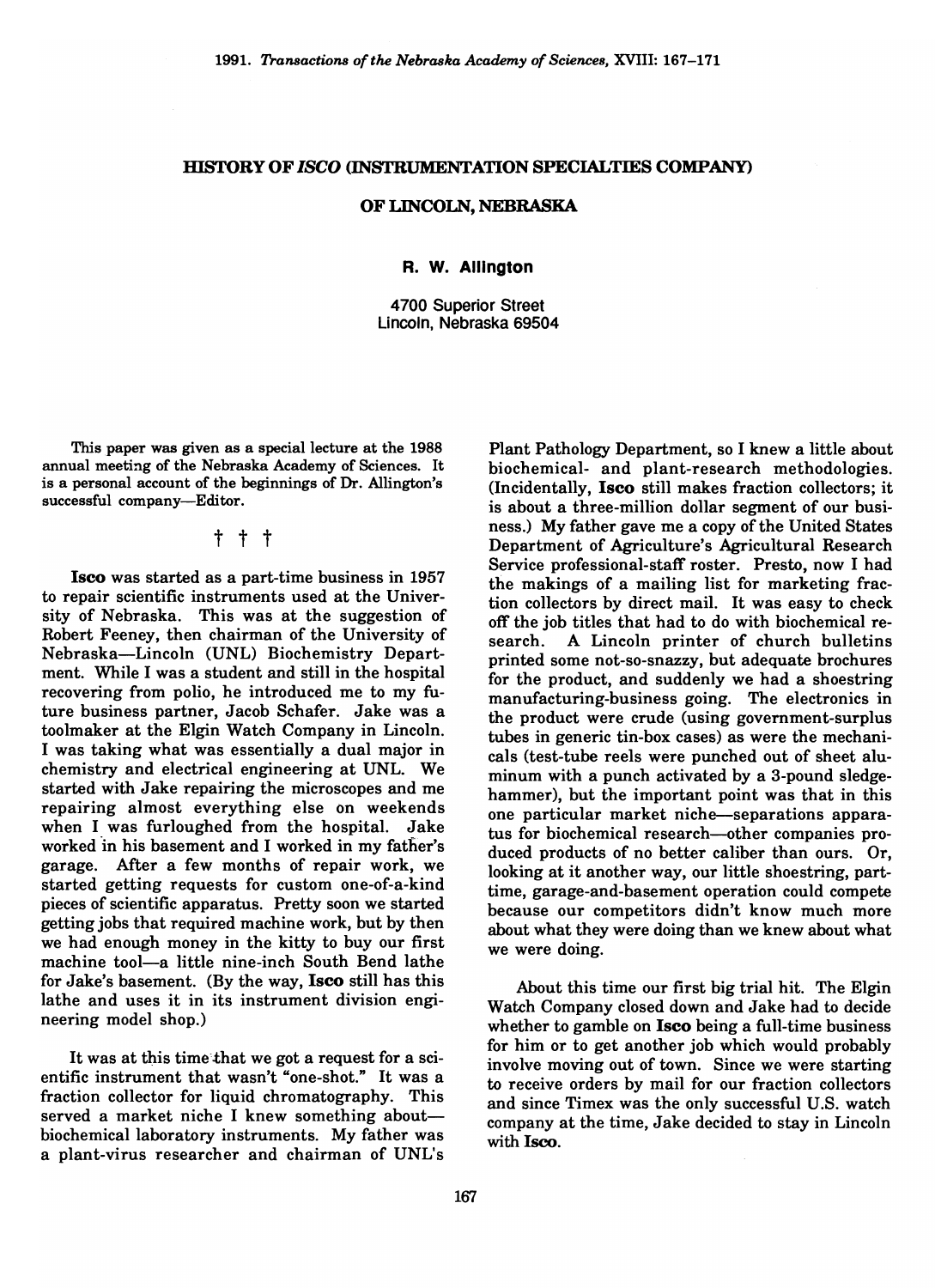#### 168 History of **Isco**

I started looking for other products that we could sell to the same market. The first one was the most obvious-an even cheaper version of our fraction collector. The next was an instrument for fractionating centrifuged density-gradient tubes. It was followed by development work on an ultra-violet detector for liquid chromatography. After it was developed, we had a liquid-chromatography system to sell, which put us in the biochemical-separations business. All of this stuff was patentable and patents were very valuable as competition stiffened up later on in the 60s. We weren't the only ones to recognize biochemical instrumentation as an underserved market area.

Another product line that started during the garage-shop era was plant growth-chambers. We were approached by a professor in UNL's Agronomy Department to make a small plant growth-chamber, not much bigger than a large kitchen refrigerator, with precise humidity control as well as the usual temperature control and solar simulation. Up until then, plant growth-chambers did not have effective humidity controls. We built him one and thus had another item to add to our product line. Later we developed a larger plant-growth chamber, about as large as could be shipped without knocking it down. Both plant growth-chambers were considerably more sophisticated than any other units then available. We were aiming for the "high end" of the market and trying to build a unit that incorporated instrument expertise that other makers didn't have. We were successful but this success was a mixed blessing. As a result, I did not consider Iseo to be limited to the separation-science business, and this lack of focus prevented us from fully capitalizing on the so-called "HPLC [high-performance liquid chromatography] revolution" ten years later.

In 1959 we were approached for a big one-of-akind job by a professor in the Department of Veterinary Science who wanted a radio-telemetering system for monitoring the stomach pressure in ruminant animals. Ruminants, such as sheep and cattle, have a preliminary stomach or rumen which acts more like a fermentation chamber than a true stomach. The fermentation process can produce copious quantities of gas, and if this gas causes the liquid contents to foam so that it can't be burped out, the animal will bloat and probably die if not treated. The purpose of the apparatus was for research on this problem. I was very naive about business at that time and so we just had a "handshake contract" on it. The project was technically difficult (the transmitter had to be small enough to be shoved down the animal's throat, yet had to float with the pressure

sensor well out of the stomach contents so that it would not read a falsely high pressure, etc.). The receiver and recorder were not that easy either given 1959 resources. At any rate, the job took almost a year, throughout which I made frequent progress reports to the professor-customer. When it was done, we presented the apparatus and a bill for \$3,500. Now we learned that our customer had neglected to get the funding to buy the apparatus. After some preliminary haggling, I was invited to UNL's business office where their chief purchasing agent offered me 10%-\$350 take it or leave it. I figured that my pride was worth more than \$350 so I flounced out, or flounced at least as well as somebody in a wheelchair can flounce. By the time I got home I wasn't feeling nearly so flouncy, in fact I felt terrible. When I got in the house, my mother told me I had a telephone call from somebody at Feed Service Corporation (now FSC) in Crete, Nebraska. I returned the call to Phil Anderson there, and he asked me if I would consider building another one of these systems which he needed in a big hurry to telemeter oxidation-reduction potential for studies in animal rumens. They made urea-ethanol-based feed supplements in which rumen oxidation-reduction potential was metabolically important. I managed to catch my breath and told him "Why, yes, indeed. We probably could supply you with one of these systems in just a couple of months, and how much would it be worth to you?" We settled on an amount of \$10,000 and he immediately mailed me a purchase contract for it. My mother said it was a miracle, and I tend to agree. At the time I had a National Science Foundation Fellowship that precluded me from outside work except during school vacations. This whole business had happened about a week before Thanksgiving, so over Thanksgiving break I whipped up a design for a new transmitter including the electronic circuitry, electrodes and mechanical stuff to hold it together and keep everything where it belonged. Between Thanksgiving and Christmas, Jake Schafer built up all of the mechanical parts and assembled them. Over Christmas vacation I wired it and tested it and we delivered it to them just after New Year's Day. We got the \$10,000 check which, by the way, was good. I was very impressed by the fact that there had been no effort to take advantage of me. Up until that time I intended an academic career like my father's and only a temporary or part-time involvement with Iseo. Now I thought about the reliability of the verbal statements that I'd had from people in UNL about a staff position after I'd gotten a doctorate. I also thought of correspondence with other universities who had written me about my potential there as an NSF Fellow. After I wrote back expressing interest and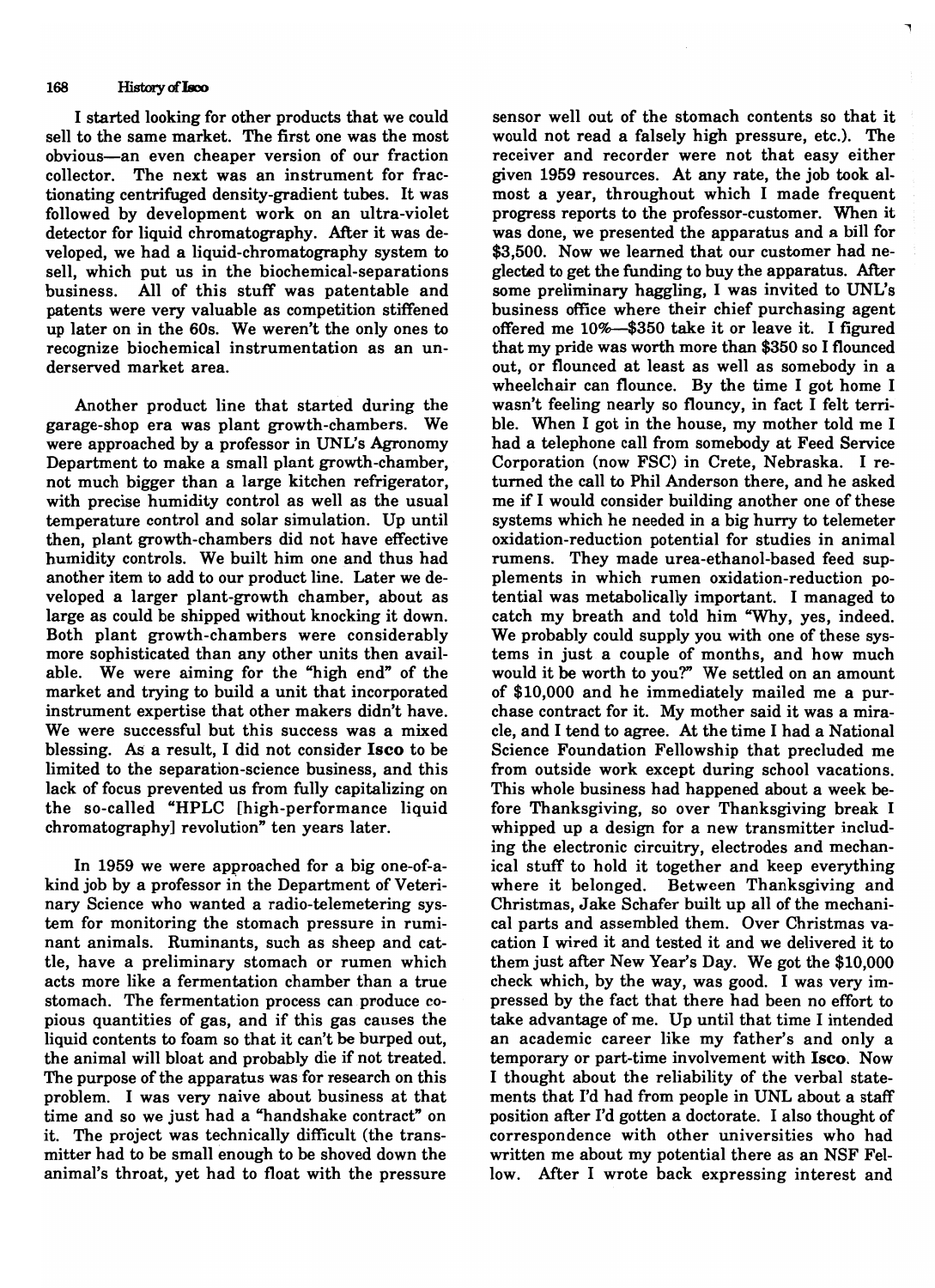mentioning my use of a wheelchair, not one of them replied. On the other hand, I could see that there was going to be a tremendous growth in biochemical and agricultural research during the 1960s, that the instrument markets in these areas were poorly serviced by the current manufacturers and that we had the start of a viable business. A company starting out could just ride the wave up, even if they made a lot of mistakes. By the spring of 1960, I decided I was going to devote myself to Isco instead of an academic career. My intent was to be able to support myself, and I had no business plan beyond that.

By this time Isco had hired a real employee, Norman Ertl, another former Elgin toolmaker, and had about \$12,000 in retained earnings. Most of the earnings were from the Feed Service Corporation rumen-telemetering project. This about describes the state of the company as we embarked upon making it a full-time operation with a real, honest-togoodness place of business in 1961.

With the \$12,000 in the kitty and a \$10,000 loan from my father (who had to remortgage his house to get it), we built and equipped a 40-by-46 foot steel building near the Goodyear plant [in Lincoln]. By the way, after several expansions this building grew and was eventually sold to become the present Junior Achievement building at 5630 Seward Avenue. In that first year of 1961 we experienced a positive cash-flow, but lost money due to depreciation. Believe me, this is a lot better position to be in after your first year of business than having a profit with a negative cash-flow. Every year after 1961 Isco has made a profit. We paid back my father in 1963 and expanded the building to double its size. By this time we had quite a number of research instruments in our product line and were finding that we were able to market the biochemical ones to biochemists outside of agriculture. This would prove to be very important later on. In 1964 my business partner, Jake Schafer, wanted out of the company and forced me to buy him out. The book value of the company at that time was about \$60,000 and Jake wanted half of it. We had no cash, and it looked for a while as if Isco might have to be liquidated. However, I was able to have a private sale of stock to some of my friends and relatives and raised about \$40,000, for which they got about 35% of the stock. After paying off Jake, this gave Isco \$10,000 more long-term capital, and it left about 10% of the stock residing in the corporate treasury. This would prove useful for stock options for attracting key employees. Two key employees-Frank Lederer, currently Executive Vice President and John Allington, currently marketing Vice President for the Instrument Division-did join the company at this time.

By 1966 the company employed about 50 people and discontinued manufacturing specialized oneof-a-kind instruments because of their low profitpotential and because they were too disruptive to monkey around with. Even more importantly, oneof-a-kinds diluted the effort to build up a product line to exploit our biochemistry- and agricultural-research markets. Even at that, our product line wasn't very coherent. In addition to separation science, it included light measurement (we had developed the world's first portable spectroradiometer), an apparatus for applying test insecticides topically to insects, and plant growth-chambers. It was becoming apparent that effort expended on bulky agricultural-research products such as plant growthchambers diluted our efforts in the biochemical separations market, the area in which were a more efficient producer. Isco had expanded to the fullest extent possible on our original 200-by-150 foot lot, and there was no possibility for further contiguous land-purchase. We leased some plant space across town and split up the operation with administration, sales, engineering, and research and development at the original location, and manufacturing processes at a leased location on the west side of the municipal airport in an old Air Force building. This did not prove to be very efficient. We needed to buy a large lot and put up a new building, and we needed to do it badly. Furthermore, since neither the manufacturing processes nor the marketing of plant growth environmental chambers fit in with making and marketing biochemical-laboratory instruments, I wanted to split the company into two separate divisions, with one division concentrating on each product line. Fortuitously, a newly-created Environmental Chamber Division could utilize the leased airport-building. In 1967 I tried to get the long-term financing necessary to realize this goal. I tried various sources, expecting success. "Why not?" I thought. "After all, Isco has a good financial and growth record; we've been profitable and growing rapidly for five years." I tried the banks. Silly me. There was no way they were going to make a long-term loan to Isco. They wanted sure things like financing the fourth gas station at a three-station street intersection. A Small Business Administration loan didn't look feasible; they were reportedly very hard to get without connections and, if you should get one, it carried a burden of reporting requirements that would have made us so top heavy with administrative overhead that the operation would have become inefficient. I had only one positive reply to inquiries about venture capital. This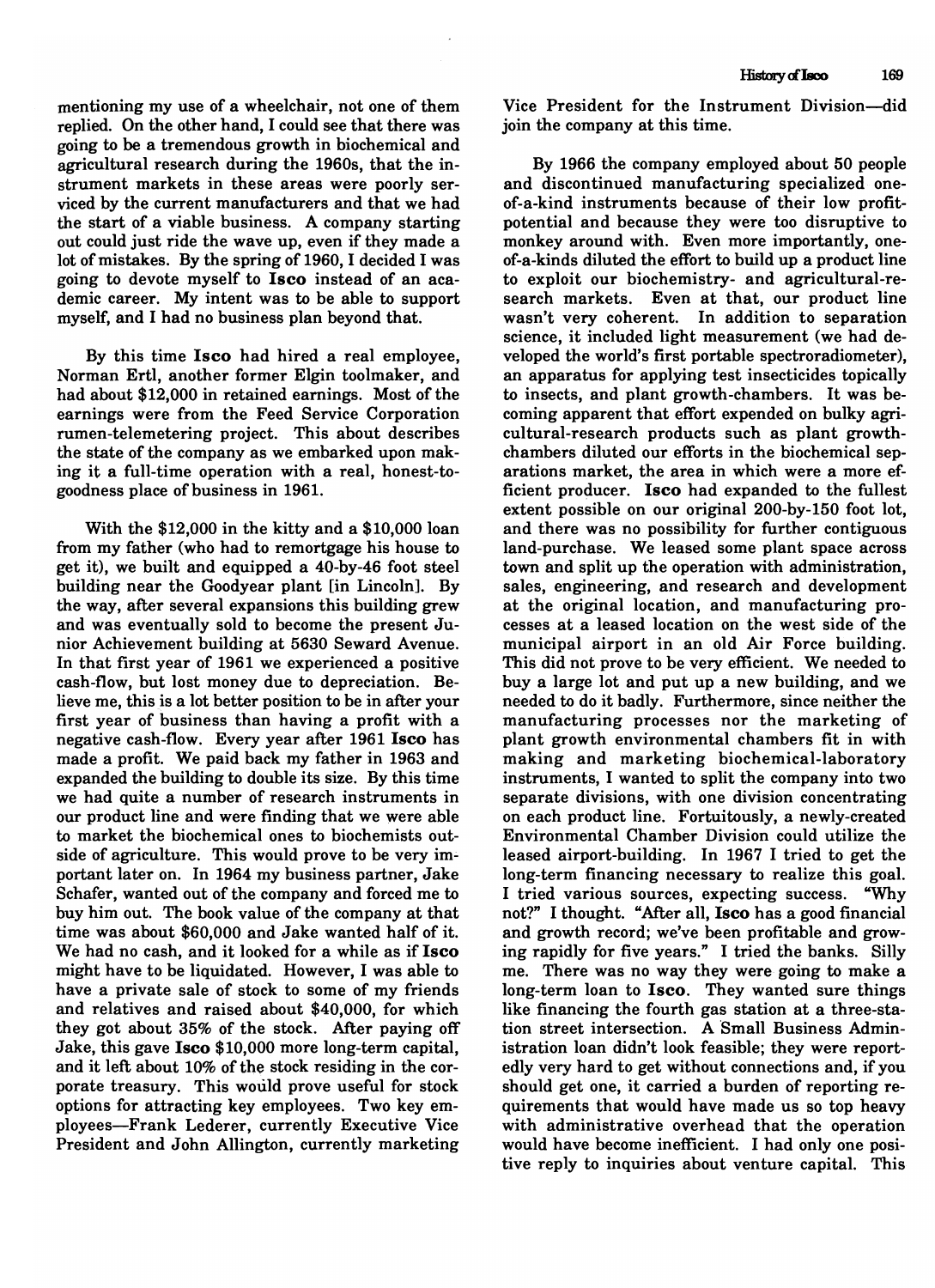#### 170 History of Isco

venture capitalist wanted to sell Iseo some land and a building at greater than the prevailing price, finance it at greater than the prevailing interest rate plus get 50% ownership of Isco. The proposal was so unfavorable that it scared me off immediately. In retrospect, this was lucky since the venture-capital firm was the Commonwealth Industrial Bank. I got a much better offer from a developer in Denver; his price for a completed land-and-building package was reasonable and he didn't want any equity in Iseo; he just wanted us to make the payments. After all the payments were made, the land and building would be ours. I was about to move Iseo to Denver when an investment banker from Omaha showed us how we could issue Industrial Development Act (IDA) bonds. This is the type of tax-free bond that the federal government has recently abolished. In 1968 Iseo issued \$485,000 worth of these bonds. The proceeds were used to buy the land and build the initial part of the present building at 48th and Superior Streets [Lincoln] on the original 20-acre lot. The building was built and we moved in very early in 1969. Frank Lederer, who had been Isco's manufacturing manager, was set up as head of a small, newly-formed Environmental Chamber Division at the leased airport building. The rest of Isco was designated as the Instrument Division.

At this time something unexpected happened. The heretofore very generous federal funding of agricultural research suddenly dried up. I suppose it was one of the early economic victims of the Vietnam War. By early 1970 the agricultural researchapparatus market was absolutely terrible. Retrospectively, the agricultural-research dynamism of the 1960's did produce the "Green Revolution" which abolished hunger in most of the world except Mrica. The loss of the agricultural-research market was not a real blow to the Instrument Division since that division's products and marketing effort had gravitated toward the biochemical-separations market. At the time, biochemically-oriented medical research was starting the rapid growth that it enjoyed during the 1970s, so the Instrument Division continued on with scarcely a bump in its growth, just by a partial redirection of its marketing effort. However, this was not the case with the Environmental Chamber Division; they had a product that was absolutely useless for any other purpose except agricultural research. Not only that, our segment of the environmental-chamber market was at the fancy, highly instrumented and high-priced end-just the thing researchers would not buy if they were short on funds. One obvious possibility would be to lay off Frank Lederer and the three people working for him. However, during the year that the Environ-

mental Chamber Division had been in operation, I could see that Frank was an excellent manager, design engineer, and an entrepreneur in his own right. Further, the Instrument Division had already developed a primitive, first-generation sampler for monitoring the pollution of water. I felt that the time was right for a water-pollution-monitoring product line because it was apparent that the United States was finally going to clean up its water-pollution problems in earnest. For example, at that time large parts of Lake Erie were dead and the Cuyahoga River through Cleveland was so badly polluted that it usually caught on fire at least once each summer. But pollution-control instruments didn't fit into the Instrument Division's market. So I turned this product over to Frank's operation and lopped the word "chamber" off of Environmental Chamber Division to make it Environmental Division. He started manufacturing this pollution sampler, while at the same time developing a greatly improved version. The next year he introduced the improved version, which was the industry's first really good automatic sampler for sewage and polluted water. The Environmental Division's sales improved dramatically as the sampler gained rapid customer acceptance. The following year, a pioneering flow-meter was introduced for measuring flow in sewers. In 1975 this was replaced with a better flow-meter. Over the years, the Environmental Division's product line improved and expanded to the point where it is the dominant force in its part of the wastewater-monitoring market and also an important player in the pure groundwater-monitoring field.

Going back to 1969 at the Instrument Division, because of a late start due to the distraction of unrelated products (we were still selling spectroradiometers) and something that could be described as either bad luck or bad judgment, Iseo got off to a poor start in HPLC. Our first HPLC pump was a high-pressure syringe type designed for the relatively low flow-rate required by I-mm-diameter pellicularcolumns which were popular at that time. It was a syringe pump because we were developing a heat-ofadsorption type HPLC detector that was more sensitive and easier to use than the available detectors of that kind. The supposed beauty of this type of detector was that it was a universal detector. Its disadvantages were flow-sensitivity and noise even noticeable with a syringe pump, temperature-sensitivity, and its odd peak-shape-almost but not quite the derivative of the concentration peak. We eliminated the flow-sensitivity and noise problem by a unique heat-flux method applied within the detector's packing bed, and eliminated the temperature